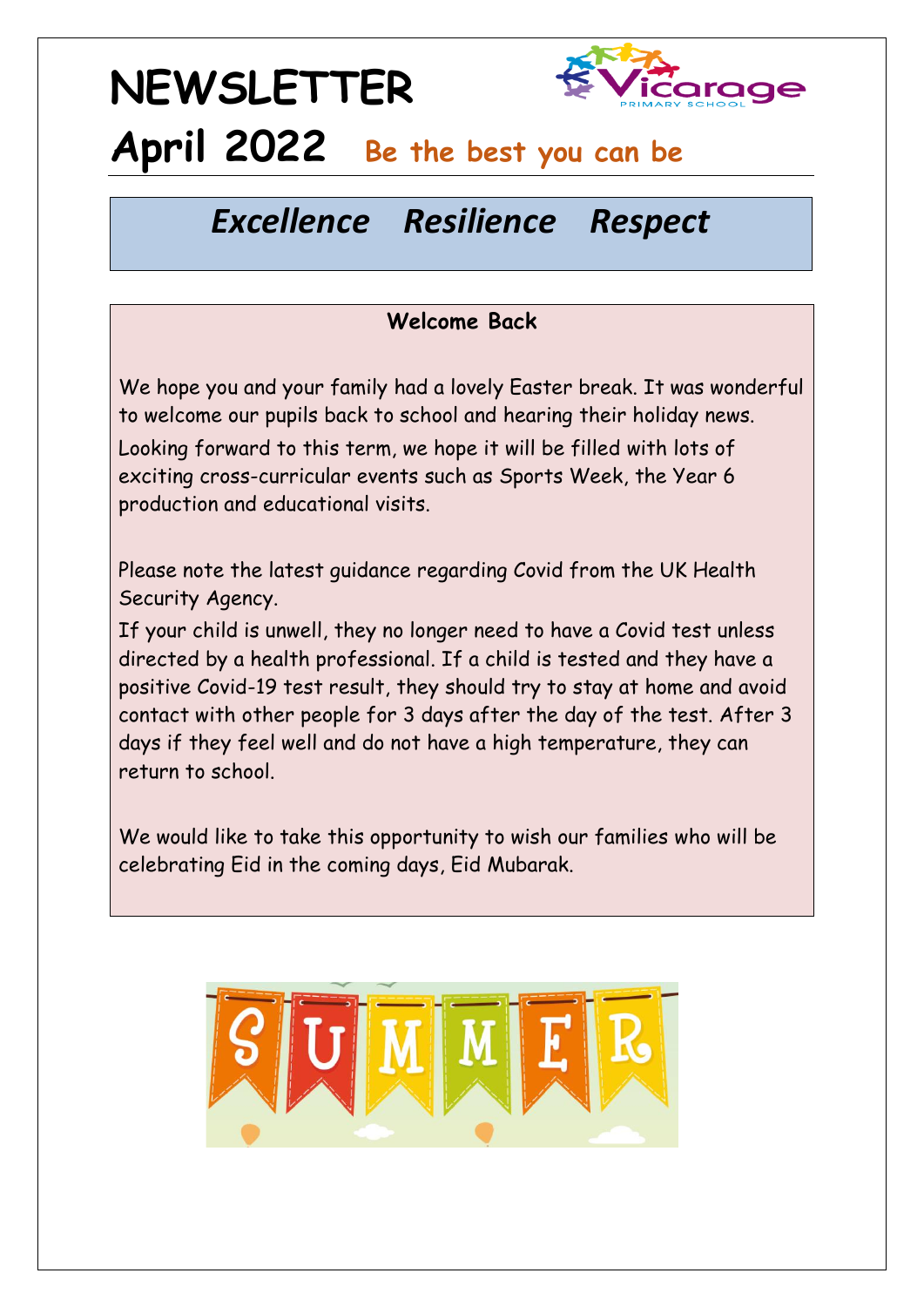## **NEWSLETTER**



### **April 2022 Be the best you can be**

#### **School and Home Partnership**

It is our aim at Vicarage Primary school to work closely with all parents/carers in a partnership which ensures the children's school experience is happy and secure.

The Home School Agreement which can be found in the pupil diaries clearly states the expectations of pupils, staff and parents.

There will be occasions when a parent has a concern or a complaint they wish to raise with the school. Please be assured that all concerns and complaints are taken seriously and every effort is made to resolve the matter as quickly as possible to ensure the best outcome for all concerned.

Many issues can be addressed informally by speaking to the class teacher or another member of staff. If however, a parent would like to make a formal complaint, the steps to follow are outlined clearly in the Complaints Procedure which can be found on the school website or a hard copy obtained from the school office.